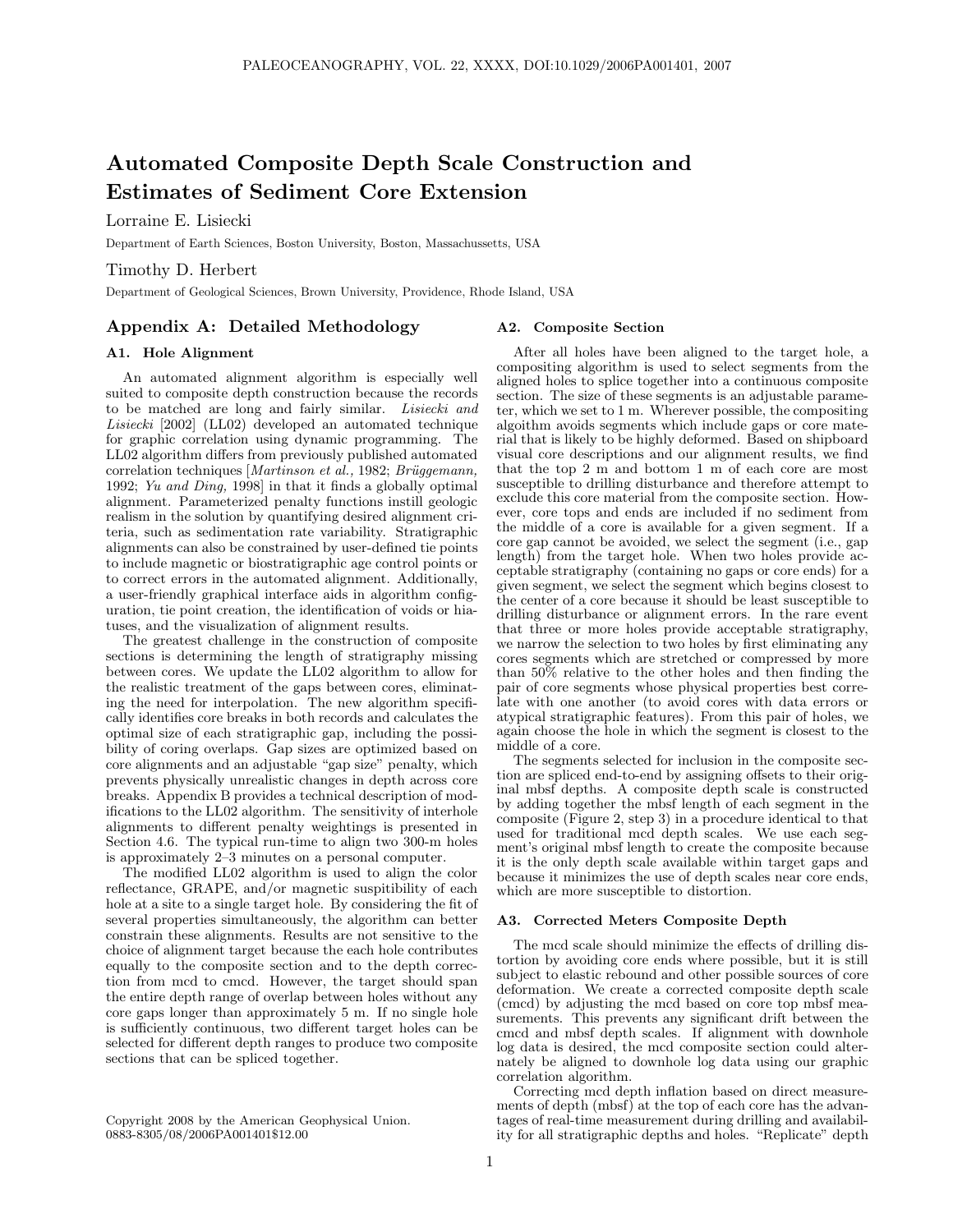measurements from the core tops of different holes are also useful due to inherent uncertainty in measured drill depths, which produces scatter in the mcd-mbsf coretop offsets from different holes (Figure S1). (Leg 202 introduced a new technique to relate precalculated tidal movements to depth offsets between holes [Shipboard Scientific Party, 2003], which may reduce scatter in core top depths at newer ODP sites.) To account for uncertainty in the mbsf scale, we define a best-fit polynomial function (up to order 10) for core top offsets and subtract that polynomial from the mcd depths of the composite section to create the cmcd scale which is consistent with measured drill depths (Figure 2, step 4).

We avoid introducing excessive structure to the polynomial fit by evaluating the percent improvement in the standard deviation,  $\sigma$ , of the residuals for each increase in polynomial order. We select the polynomial with the highest order  $n \leq 10$  for which  $\sigma(n)$  is at least 1% less than  $\sigma(n-1)$ . The rate of change of the polynomial is not allowed to exceed 0.5 m of offset per meter (mbsf), and the offset between mcd and mbsf is held constant for all values after the last non-target core top. If necessary, corrections are made to the top and bottom of the fit to compensate for the tendency of polynomials to change rapidly near the ends of the constraining data. In the top 20 m of the composite, we eliminate short-term negative offsets because these either produce negative composite depths at the top of the record or create more structure in the offset correction than can be confidently resolved given the scatter in core top depths. In the last 15% of hole overlap, the offset is held constant if the polynomial fit generates a negative trend in offset. A graphical user interface also allows for the development of custom offset functions.

The final composite section is the record of spliced segments converted to cmcd by subtracting the best-fit polynomial from the mcd scale. For maximum accuracy the conversion from the mbsf of each hole to cmcd should be accomplished by aligning each hole to the composite section. However, tie points for these final alignments can be estimated based on the interhole alignments, making the labor investment for this step minimal. This final step also serves as an opportunity to check for errors in the composite section.

# References

- Brüggeman, W. (1992), A minimal cost function method for optimizing the age-depth relation of deep-sea sediment cores, Paleoceanography, 7, 467–487.
- Lisiecki, L. E., and P. A. Lisiecki (2002), Application of dynamic programming to the correlation of paleoclimate records, Paleoceanography, 17, doi:10.1029/2001PA000733.
- Martinson, D. G., W. Menke, and P. Stoffa (1982), An inverse approach to signal correlation, Journal of Geophys. Res., 87 B6, 4807–4818.
- Shipboard Scientific Party (2003), Proc. ODP, Init. Repts., 202, College Station, TX (Ocean Drilling Program).
- Yu, Z. W., and Z. L. Ding (1998), An automatic orbital tuning method for paleoclimate

records, Geophys. Res. Letters, 25, 4525– 4528.

Lorraine E. Lisiecki, Department of Earth Sciences, Boston University, 675 Commonwealth Avenue, Boston, Mas-

sachusetts 02215, USA. (lisiecki@bu.edu)